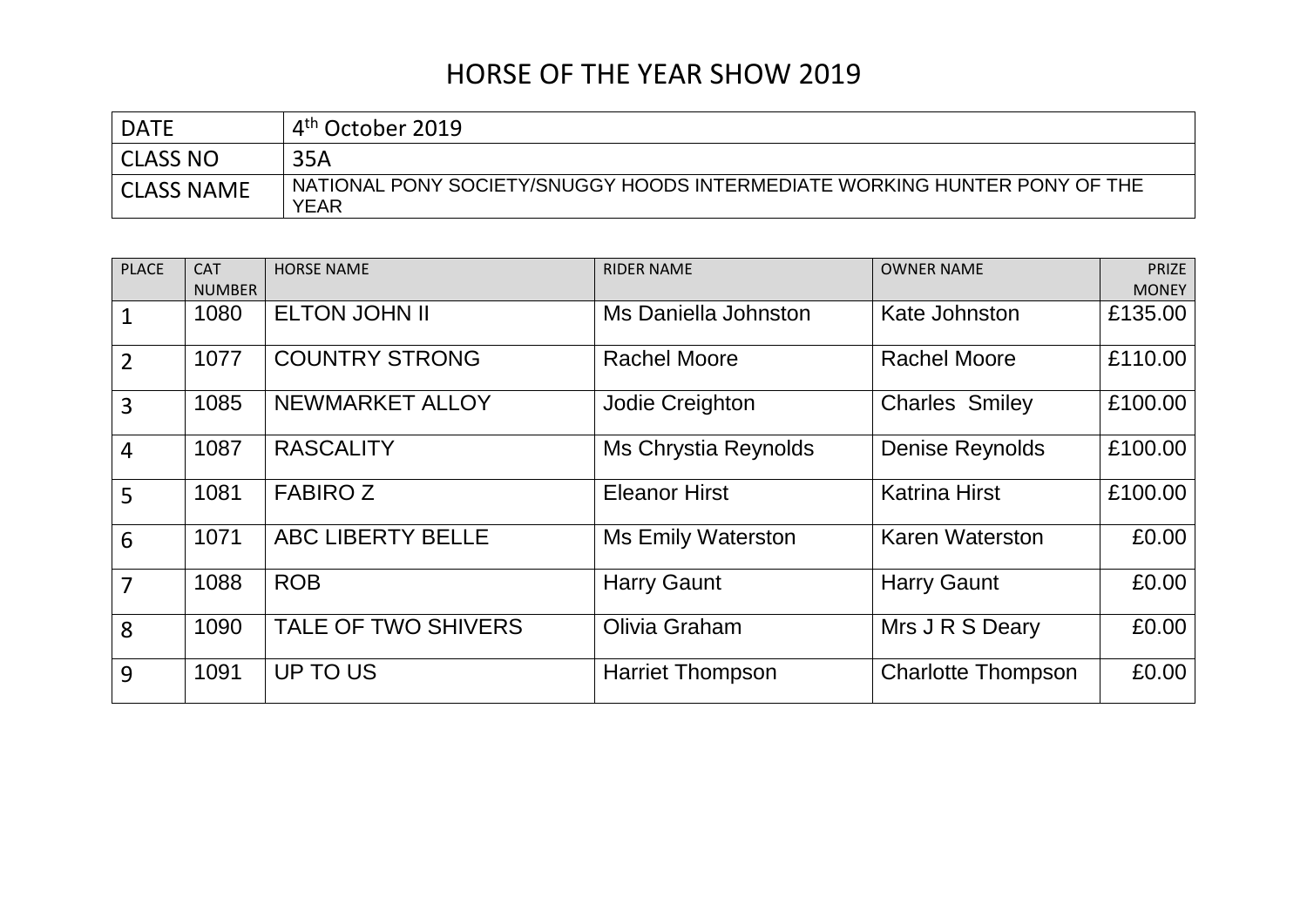| <b>DATE</b>       | $\mathbf{\Lambda}^{\textsf{th}}$<br>' October 2019                       |
|-------------------|--------------------------------------------------------------------------|
| <b>CLASS NO</b>   | 35B                                                                      |
| <b>CLASS NAME</b> | NATIONAL PONY SOCIETY/SNUGGY HOODS 153CM WORKING HUNTER PONY OF THE YEAR |

| <b>PLACE</b>   | <b>CAT</b>    | <b>HORSE NAME</b>                        | <b>RIDER NAME</b>          | <b>OWNER NAME</b>     | <b>PRIZE</b> |
|----------------|---------------|------------------------------------------|----------------------------|-----------------------|--------------|
|                | <b>NUMBER</b> |                                          |                            |                       | <b>MONEY</b> |
|                | 1094          | <b>CASHEL BAY JJ</b>                     | <b>Susie Eddis</b>         | Polly Eddis           | £135.00      |
| $\overline{2}$ | 1102          | <b>FORTVIEW TOY BOY</b>                  | <b>Ms Millie Manners</b>   | <b>Sophie Manners</b> | £110.00      |
| $\overline{3}$ | 1105          | <b>LISA'S DREAM</b>                      | Ms Georgia Darlington      | Samantha Darlington   | £100.00      |
| $\overline{4}$ | 948           | <b>DERRYGIMBLA BOY</b>                   | Anna Layfield              | Andrea Layfield       | £100.00      |
| 5              | 1100          | <b>ENNIS BOY</b>                         | <b>Ellie Callwood</b>      | <b>Tracey Brooks</b>  | £100.00      |
| 6              | 1108          | <b>QUARALIA</b>                          | <b>Ms Courtney Baldwin</b> | Adele Baldwin         | £0.00        |
| 7              | 1093          | <b>CARNSDALE BELTANE</b><br><b>POPPY</b> | <b>Ms Georgia Price</b>    | Georgia Price         | £0.00        |
| 8              | 1092          | <b>BOWLAND UNDERCOVER</b>                | Imogen Rodger              | Dani Rodger           | £0.00        |
| 9              | 1104          | <b>KILTARTAN MOONLIGHT</b>               | Millie Simpson             | Dawn Taylor           | £0.00        |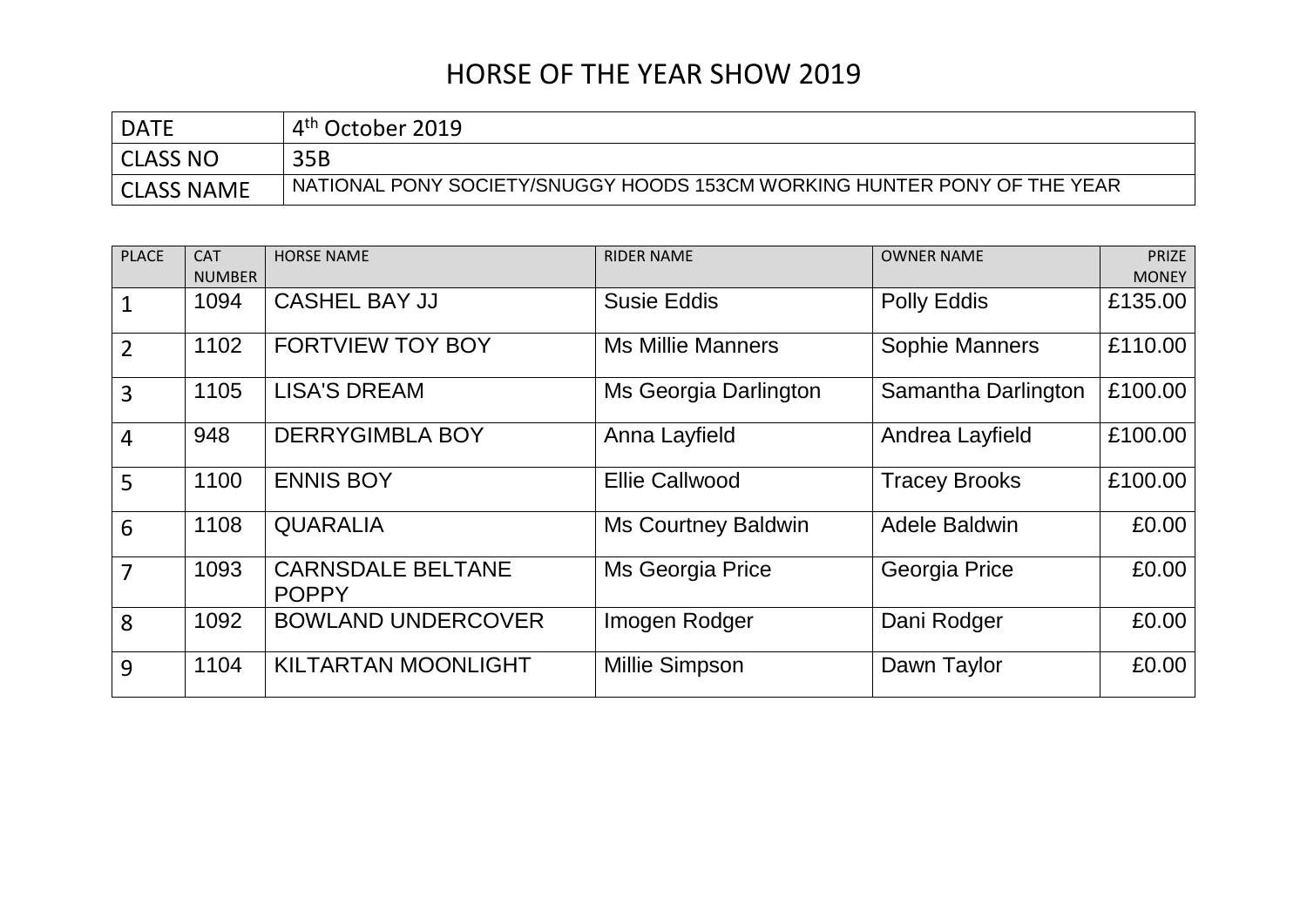| <b>DATE</b>       | . 4 <sup>th</sup> October 2019                                                     |
|-------------------|------------------------------------------------------------------------------------|
| <b>CLASS NO</b>   | 35C                                                                                |
| <b>CLASS NAME</b> | NATIONAL PONY SOCIETY/SNUGGY HOODS 143CM WORKING HUNTER PONY OF THE<br><b>YEAR</b> |

| <b>PLACE</b>   | <b>CAT</b><br><b>NUMBER</b> | <b>HORSE NAME</b>             | <b>RIDER NAME</b>     | <b>OWNER NAME</b>       | <b>PRIZE</b><br><b>MONEY</b> |
|----------------|-----------------------------|-------------------------------|-----------------------|-------------------------|------------------------------|
|                | 964                         | <b>DANNY'S PRIDE</b>          | Ms Amber Marnane      | <b>Melanie Marnane</b>  | £135.00                      |
| $\overline{2}$ | 1111                        | <b>ALLANDY GOLD SPARK</b>     | <b>Madeline Plumb</b> | <b>Freddie Plumb</b>    | £110.00                      |
| $\overline{3}$ | 975                         | <b>WOODFIELD JOVIAL JOKER</b> | Mollie Mae Jeffrey    | <b>Wayne Jeffrey</b>    | £100.00                      |
| $\overline{4}$ | 1115                        | DERRYGIMBLA ATLANTIC STORM    | Jodie Creighton       | Mary McDonnell          | £100.00                      |
| 5              | 1124                        | <b>STAMBROOK MAESTRO</b>      | <b>Ella Dalton</b>    | <b>Michelle Burnett</b> | £100.00                      |
| 6              | 1122                        | <b>ROSSHILL PADDY</b>         | Amelia England        | <b>Suzie England</b>    | £0.00                        |
| $\overline{7}$ | 1112                        | <b>BEECH HALL RYAN</b>        | <b>Alice Cowie</b>    | <b>Janet Cowie</b>      | £0.00                        |
| 8              | 1127                        | <b>TOP THE CLASS</b>          | <b>Anna Price</b>     | <b>Tricia Price</b>     | £0.00                        |
| 9              | 1120                        | <b>NOBLE SIR PRIZE</b>        | Ms Kizzie Rose Lucas  | <b>Timothy Lucas</b>    | £0.00                        |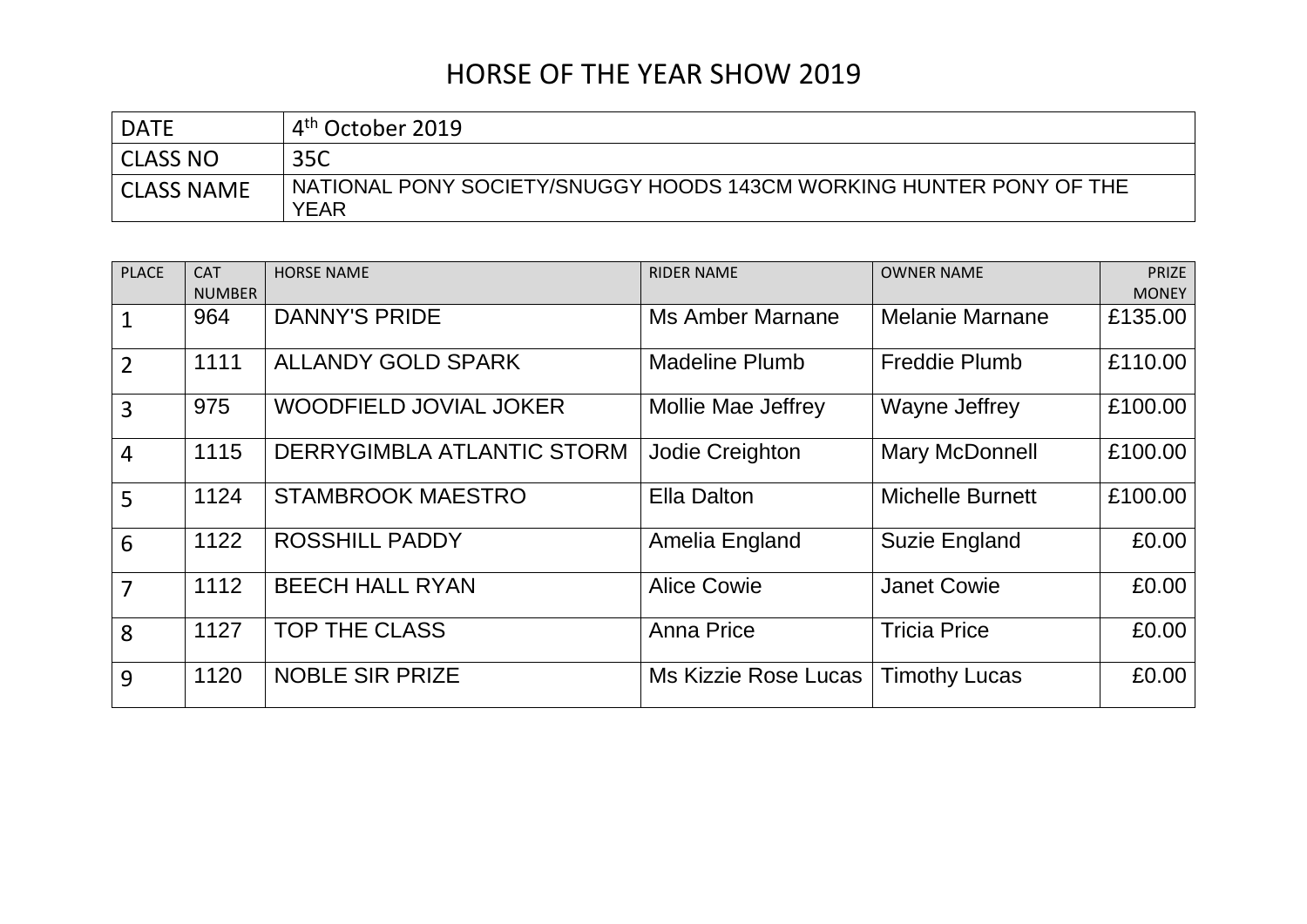| <b>DATE</b>       | . 4 <sup>th</sup> October 2019                                                     |
|-------------------|------------------------------------------------------------------------------------|
| <b>CLASS NO</b>   | 35D                                                                                |
| <b>CLASS NAME</b> | NATIONAL PONY SOCIETY/SNUGGY HOODS 133CM WORKING HUNTER PONY OF THE<br><b>YEAR</b> |

| <b>PLACE</b>   | <b>CAT</b><br><b>NUMBER</b> | <b>HORSE NAME</b>            | <b>RIDER NAME</b>           | <b>OWNER NAME</b>         | <b>PRIZE</b><br><b>MONEY</b> |
|----------------|-----------------------------|------------------------------|-----------------------------|---------------------------|------------------------------|
|                | 1133                        | <b>COCO BONGO</b>            | Ms Chloe Lemieux            | <b>William Calder</b>     | £135.00                      |
| $\overline{2}$ | 1144                        | <b>PRECIOUS GEM II</b>       | Ms Lilliana Clarke          | Diana Clarke              | £110.00                      |
| $\overline{3}$ | 1132                        | <b>CAPTAIN FOLEY</b>         | Mya Murphy                  | Joanna Murphy             | £100.00                      |
| $\overline{4}$ | 1136                        | <b>GOLYGFAR NEO</b>          | Ms Ruby Thompson            | Sarah Thompson            | £100.00                      |
| 5              | 978                         | <b>BRONHEULOG HARVEY</b>     | <b>Ms Brooke Pickering</b>  | <b>Claire Pickering</b>   | £100.00                      |
| 6              | 1142                        | <b>PEBBLY HORNBLOWER</b>     | <b>Harriet Thompson</b>     | <b>Charlotte Thompson</b> | £0.00                        |
| $\overline{7}$ | 1134                        | <b>CORRIES JACK IN A BOX</b> | Ms Tiggy Hancock            | Jane Hancock              | £0.00                        |
| 8              | 1147                        | <b>TINNECARRIG MILO</b>      | <b>Jasper Kelly</b>         | <b>Lucy Kelly</b>         | £0.00                        |
| 9              | 1148                        | <b>WORTLEY DRAGOON</b>       | <b>Ms Scarlett Williams</b> | <b>Charlie Williams</b>   | £0.00                        |